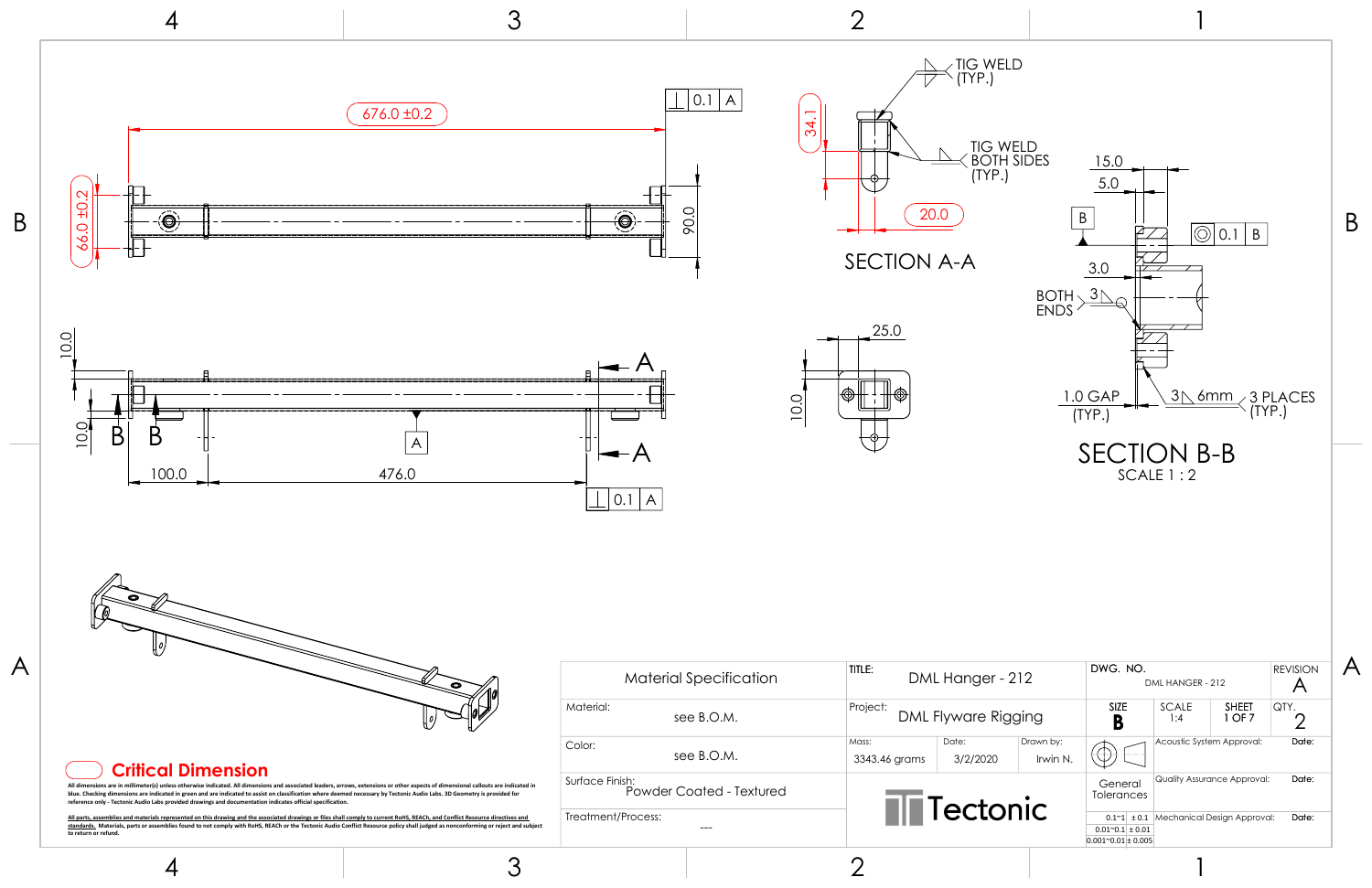

| ۰.<br>۰.<br>٧ |
|---------------|
|               |

3

2

1

1

|                                                                                                            |                                                                                                                                                                                                                                                                                                                                                                     |                                |                               |                    | <b>BOM Table</b>       |                     |                       |                                                                                                                   |                                    |                           |                                             |                         |
|------------------------------------------------------------------------------------------------------------|---------------------------------------------------------------------------------------------------------------------------------------------------------------------------------------------------------------------------------------------------------------------------------------------------------------------------------------------------------------------|--------------------------------|-------------------------------|--------------------|------------------------|---------------------|-----------------------|-------------------------------------------------------------------------------------------------------------------|------------------------------------|---------------------------|---------------------------------------------|-------------------------|
|                                                                                                            |                                                                                                                                                                                                                                                                                                                                                                     | ITEM NO.<br><b>PART NUMBER</b> |                               | <b>DESCRIPTION</b> | Color                  |                     | Material              |                                                                                                                   |                                    | QTY.                      |                                             |                         |
|                                                                                                            |                                                                                                                                                                                                                                                                                                                                                                     |                                | Sq. Tube 40x40x2              |                    | Sq. Tube 40x40x2       | <b>Black</b>        |                       | DOM Steel Tubing (Seemless)                                                                                       |                                    |                           |                                             |                         |
|                                                                                                            |                                                                                                                                                                                                                                                                                                                                                                     | $\overline{2}$                 | End Plate - 90x60x5           |                    | End Plate - $90x60x5$  | <b>Black</b>        |                       | <b>ASTM A572, Gr.50</b>                                                                                           |                                    |                           | 2                                           |                         |
|                                                                                                            |                                                                                                                                                                                                                                                                                                                                                                     | 3                              | Hook Plate 5mm                |                    | Hook Plate 5mm         | <b>Black</b>        |                       | <b>ASTM A572, Gr.50</b>                                                                                           |                                    |                           | 2                                           |                         |
|                                                                                                            |                                                                                                                                                                                                                                                                                                                                                                     | 4                              | Bung-M10                      |                    | Bung - M10             | <b>Black</b>        |                       | ASTM A572, Gr.50                                                                                                  |                                    |                           |                                             |                         |
|                                                                                                            |                                                                                                                                                                                                                                                                                                                                                                     | $5\overline{)}$                | Bung-8.8 Dia                  |                    | Bung - 8.8             | <b>Black</b>        |                       | <b>ASTM A572, Gr.50</b>                                                                                           |                                    |                           | $\cap$                                      |                         |
| A                                                                                                          |                                                                                                                                                                                                                                                                                                                                                                     |                                | <b>Material Specification</b> |                    | TITLE:                 | DML Flyware Rigging |                       | DWG. NO.                                                                                                          | DML HANGER - 212                   |                           | <b>REVISION</b><br>$\overline{\mathcal{A}}$ | $\overline{\mathsf{A}}$ |
|                                                                                                            |                                                                                                                                                                                                                                                                                                                                                                     | Material:                      | see B.O.M.                    |                    | Project:               | DML Hanger - 212    |                       | <b>SIZE</b><br>D<br>D                                                                                             | SCALE<br>1:1                       | <b>SHEET</b><br>2 OF 7    | LEVEL                                       |                         |
| <b>Critical Dimension</b>                                                                                  |                                                                                                                                                                                                                                                                                                                                                                     | Color:                         | see B.O.M.                    |                    | Mass:<br>3343.46 grams | Date:<br>3/2/2020   | Drawn by:<br>Irwin N. |                                                                                                                   |                                    | Acoustic System Approval: | Date:                                       |                         |
| reference only - Tectonic Audio Labs provided drawings and documentation indicates official specification. | are in millimeter(s) unless otherwise indicated. All dimensions and associated leaders, arrows, extensions or other aspects of dimensional callouts are indicated in<br>blue. Checking dimensions are indicated in green and are indicated to assist on classification where deemed necessary by Tectonic Audio Labs. 3D Geometry is provided for                   | Surface Finish:                | Powder Coated - Textured      |                    |                        |                     |                       | General<br>Tolerances                                                                                             | <b>Quality Assurance Approval:</b> |                           | Date:                                       |                         |
| to return or refund.                                                                                       | All parts, assemblies and materials represented on this drawing and the associated drawings or files shall comply to current RoHS, REACh, and Conflict Resource directives and<br>standards. Materials, parts or assemblies found to not comply with RoHS, REACh or the Tectonic Audio Conflict Resource policy shall judged as nonconforming or reject and subject | Treatment/Process:<br>$- -$    |                               |                    | <b>NN</b> Tectonic     |                     |                       | Date:<br>$0.1~1$ ± 0.1 Mechanical Design Approval:<br>$0.01^{\circ}0.1 \pm 0.01$<br>$0.001^{\circ}0.01 \pm 0.005$ |                                    |                           |                                             |                         |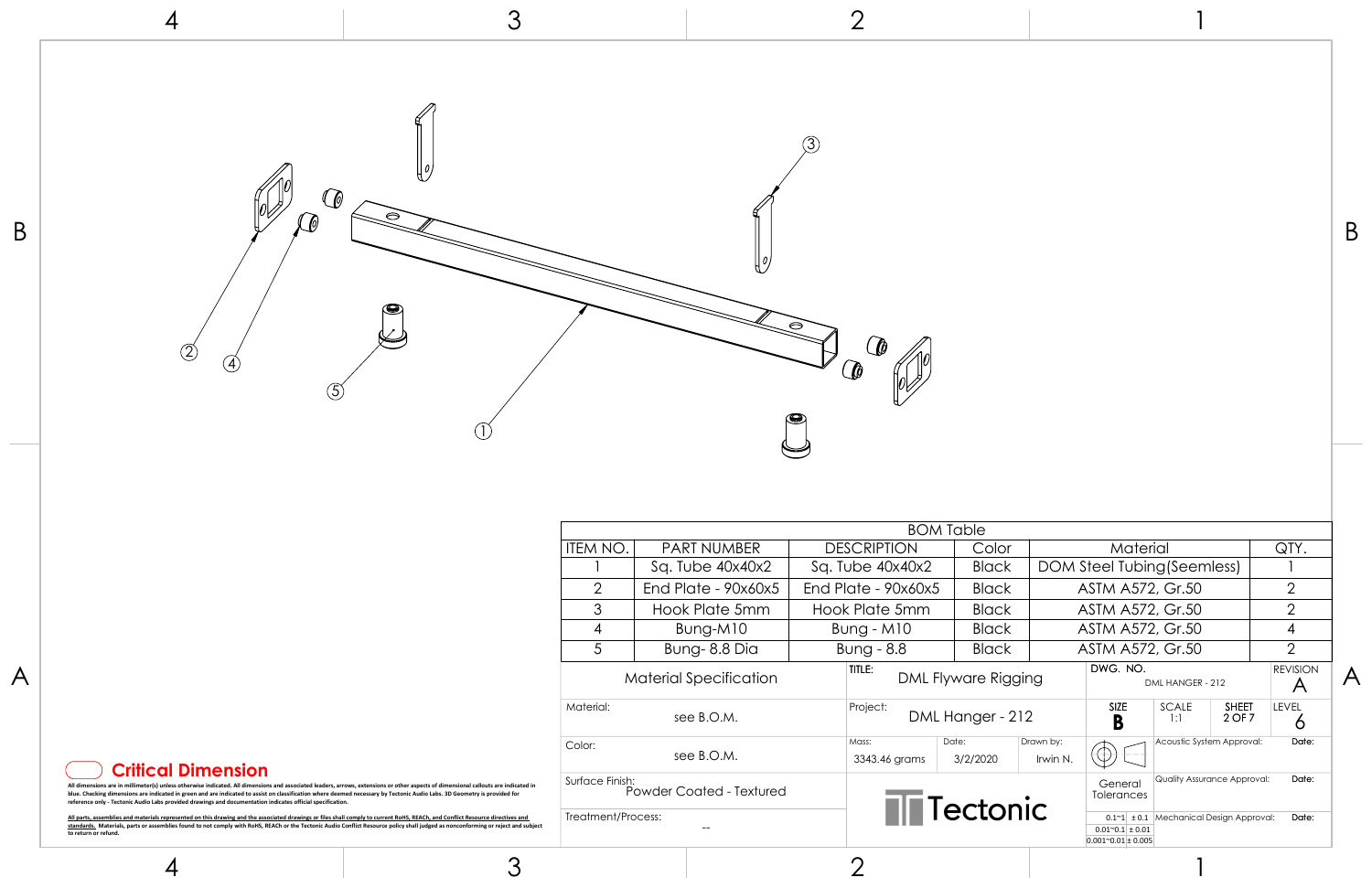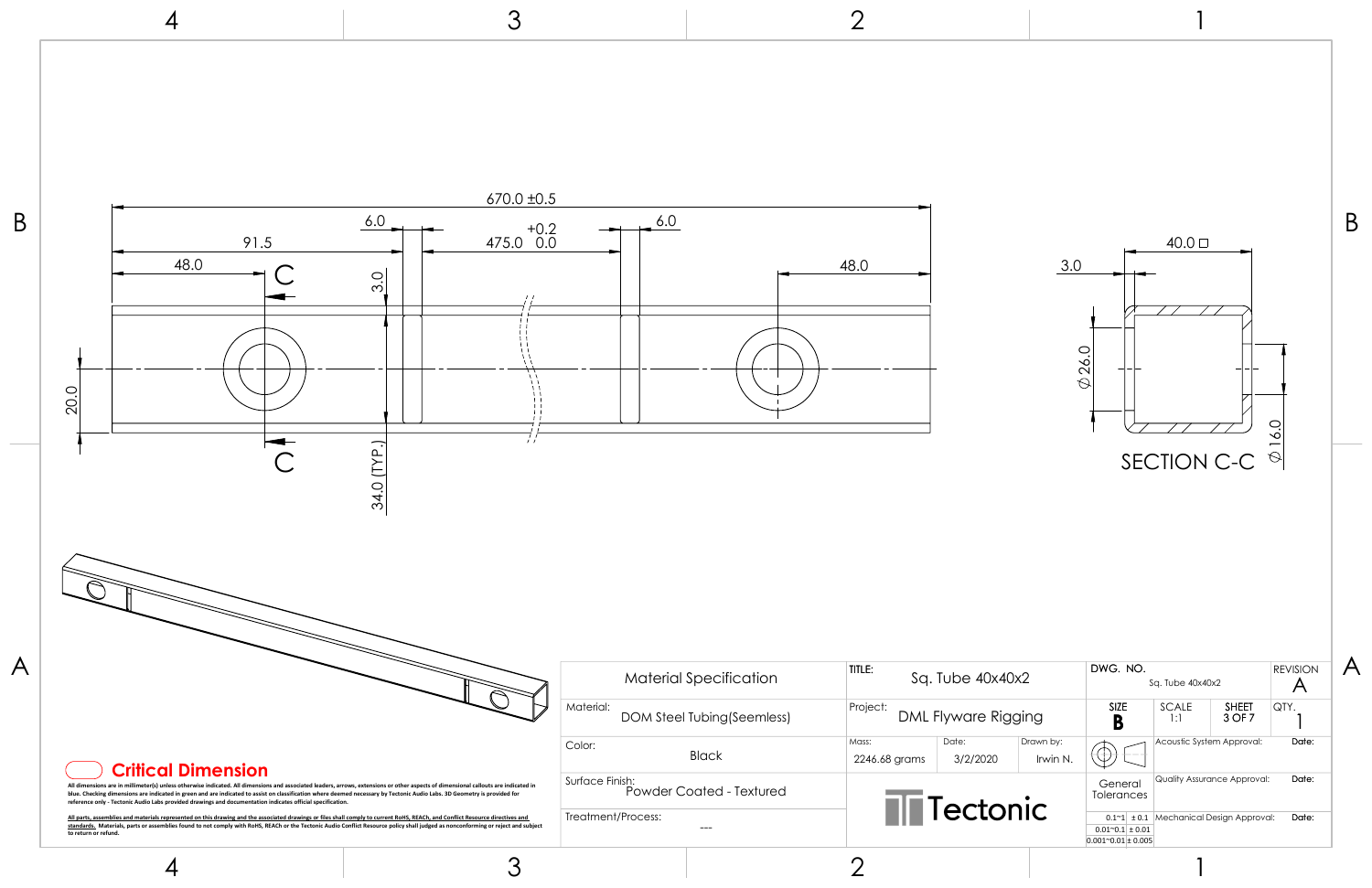| late - 90x60x5    |                       | DWG, NO.                                                                            | End Plate - $90x60x5$ | <b>REVISION</b>                               |       |       |
|-------------------|-----------------------|-------------------------------------------------------------------------------------|-----------------------|-----------------------------------------------|-------|-------|
| yware Rigging     |                       | <b>SIZE</b>                                                                         |                       | <b>SCALE</b><br><b>SHEET</b><br>4 OF 7<br>1:1 |       | QTY.  |
| Date:<br>3/2/2020 | Drawn by:<br>Irwin N. |                                                                                     |                       | Acoustic System Approval:                     | Date: |       |
| ectonic           |                       | General<br><b>Tolerances</b>                                                        |                       | <b>Quality Assurance Approval:</b>            |       | Date: |
|                   |                       | ± 0.1<br>$0.1^{\sim}1$<br>$0.01^{\circ}0.1$ ± 0.01<br>$0.001^{\circ}0.01 \pm 0.005$ |                       | Mechanical Design Approval:                   | Date: |       |

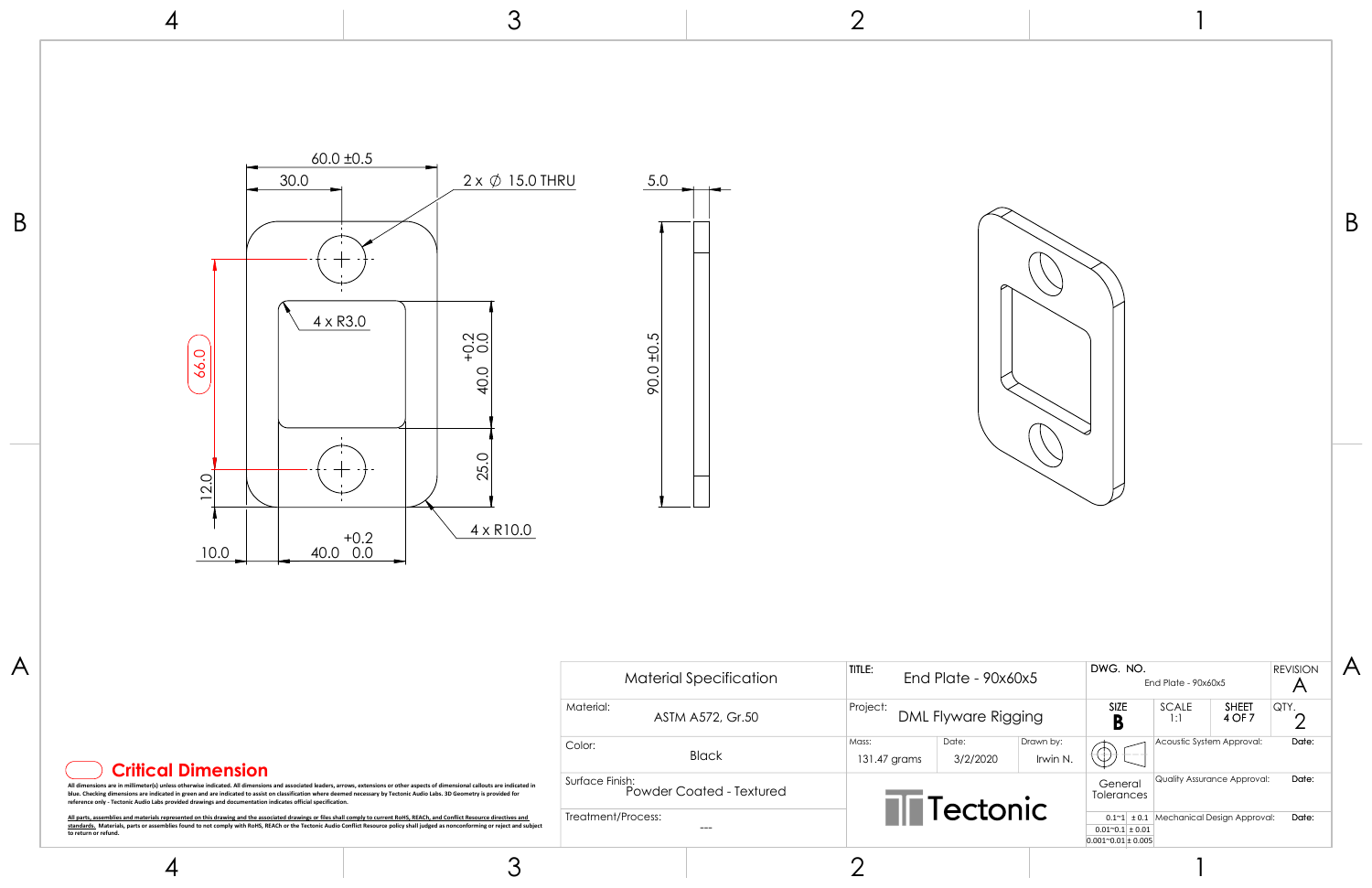|                   |                       |                                                                                    |                           |                                                                          |                      | Β |
|-------------------|-----------------------|------------------------------------------------------------------------------------|---------------------------|--------------------------------------------------------------------------|----------------------|---|
| k Plate 5mm       |                       | DWG. NO.                                                                           | Hook Plate 5mm            |                                                                          | <b>REVISION</b><br>A |   |
| yware Rigging     |                       | SIZE<br>B                                                                          | SCALE<br>1:1              | <b>SHEET</b><br>5 OF 7                                                   | QTY.<br>2            |   |
| Date:<br>3/2/2020 | Drawn by:<br>Irwin N. |                                                                                    | Acoustic System Approval: |                                                                          | Date:                |   |
| ectonic           |                       | General<br>Tolerances<br>$0.01^{\sim}0.1 \pm 0.01$<br>$0.001^{\sim}0.01 \pm 0.005$ |                           | Quality Assurance Approval:<br>$0.1~1$ ± 0.1 Mechanical Design Approval: | Date:<br>Date:       |   |
|                   |                       |                                                                                    |                           |                                                                          |                      |   |

3 2 4 100.6 5.0  $\overline{B}$   $\overline{B}$  $\bigcirc$  $\boxed{74.1}$  10.0 5.5  $\emptyset$  9.0 THRU R16.5 33.0 44.0 16.5  $A$  DWG. NO. TITLE: Material Specification Hook Plate 5n Project: Material: DML Flyware Rig ASTM A572, Gr.50 Mass: Color: Black 126.52 grams 3/2/2020 **Critical Dimension** Surface Finish: All dimensions are in millimeter(s) unless otherwise indicated. All dimensions and associated leaders, arrows, extensions or other aspects of dimensional callouts are indicated in<br>blue. Checking dimensions are indicated dr Powder Coated - Textured  $\overline{\blacksquare}$  Tecto Treatment/Process: <u>All parts, assemblies and materials represented on this drawing and the associated drawings or files shall comply to current RoHS. REACh, and Conflict Resource directives and<br><u>standards.</u> Materials, parts or assemblies fo</u> ---

4

3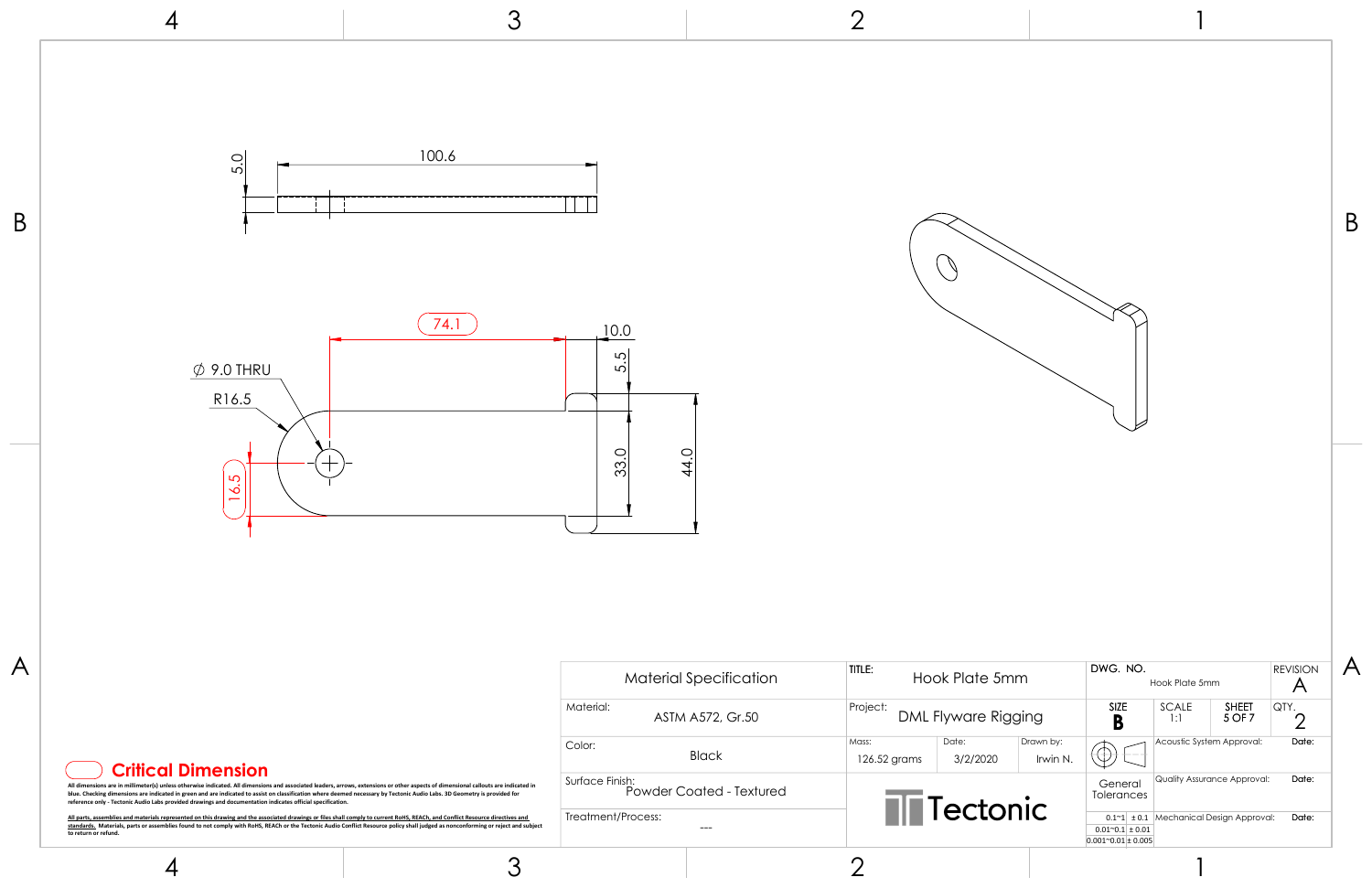

|  | <b>Critical Dimension</b> |  |
|--|---------------------------|--|
|  |                           |  |